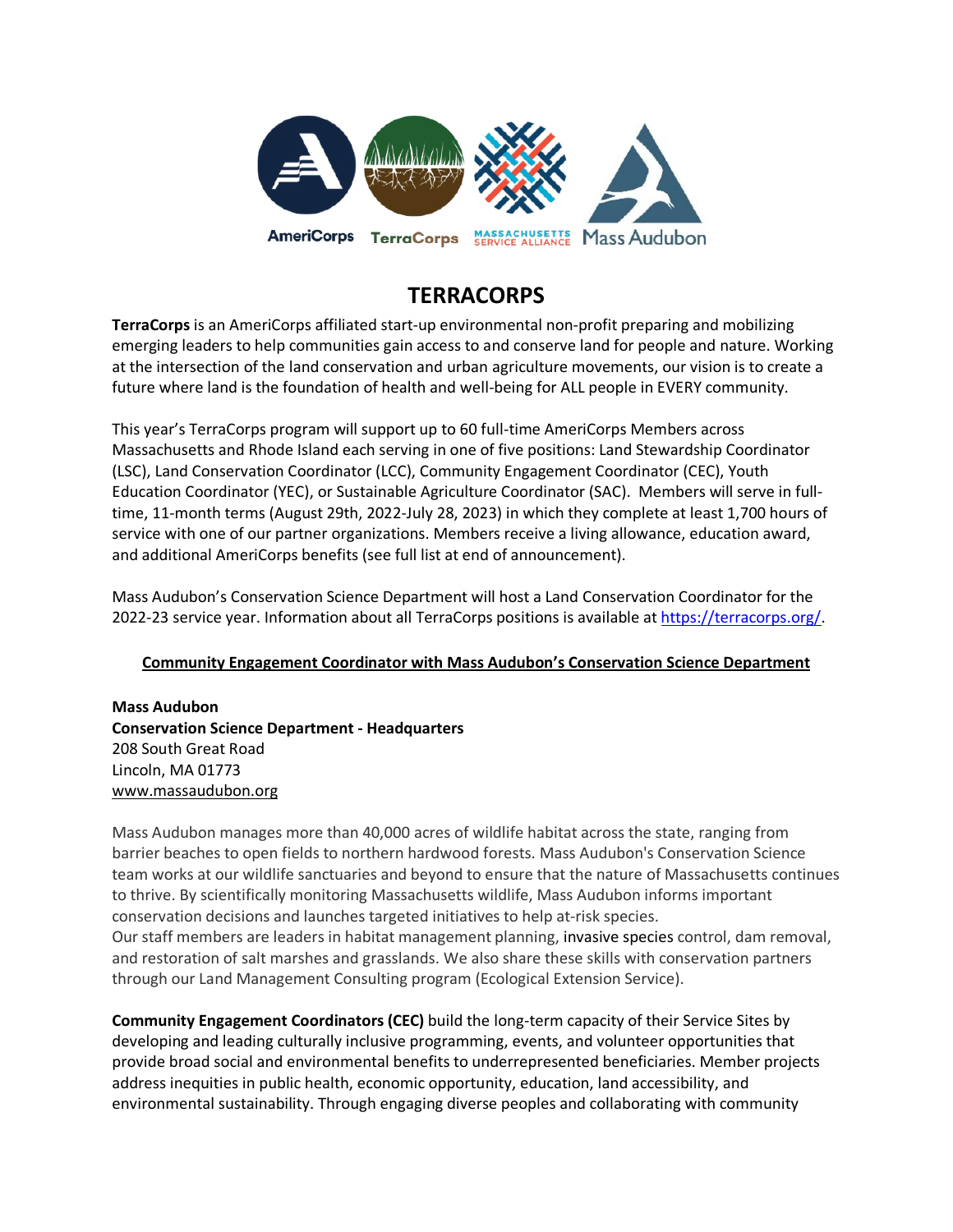partners, CECs build bridges that reinforce the connection between land and a sustainable social, economic, and environmental future for all people.

TerraCorps Members engage with their supervisors to develop and carry out three or more capacity building projects over the course of the service year. Some of these projects will involve recruiting, training, and/or managing community volunteers. **Mass Audubon's Conservation Science Department has proposed the following potential project(s) for their Community Engagement Coordinator:**

- 1. Develop program strategy for the Nature in Your Neighborhood program (a program to encourage people, especially in urban settings, to engage in local actions to support wildlife), including determining internal best practices, identifying resources and potential project sites, and collaborating with Conservation Science and Property Management staff.
- 2. Lead 1 or 2 Nature in Your Neighborhood pilot projects in the Metro West region (one at Habitat Sanctuary). Pilot projects goals will be to demonstrate the benefits, planning, installation, and monitoring processes of pollinator meadow site restoration, to educate about urban and suburban bird conservation strategies that can be practiced locally, or to accomplish another similar goal identified by the Nature in Your Neighborhood program strategy.
- 3. Create, develop, and share training materials for community volunteers and program participants to learn steps they can take in place to benefit nature and wildlife.
- 4. Educate community members during on-site nature programming (4-6 family or adult programs, and ongoing volunteer work day coordination).

Development of these and other projects will occur during the first two months of service and consider the Member's interests and skills.

Required AmeriCorps Qualifications

- A US citizen, US national, or Lawful Permanent Resident Alien of the U.S.
- At least 18 years old
- A minimum of a high school diploma or GED
- No more than three previous terms as an AmeriCorps Member
- Pass a criminal history background check, including an FBI check

#### Desired Qualifications

- Driver's license and/or ability to travel easily around Metro West Region
- Experience with natural systems and identifying plant and wildlife species
- Experience training and educating community members and volunteers
- Ability to serve both independently and as a member of a team
- Strong writing written and verbal communication skills
- Comfort navigating computer software programs (Microsoft Word, Excel, Teams, Outlook)
- Familiarity with ArcGIS mapping software and field navigation using map, compass, and GPS units
- Training and experience pertinent to the Land Stewardship Coordinator and Community Engagement Coordinator position types, and projects listed above

For questions about Mass Audubon – Conservation Science Department service positions, contact Amanda LaGoy[, alagoy@massaudubon.org.](mailto:alagoy@massaudubon.org)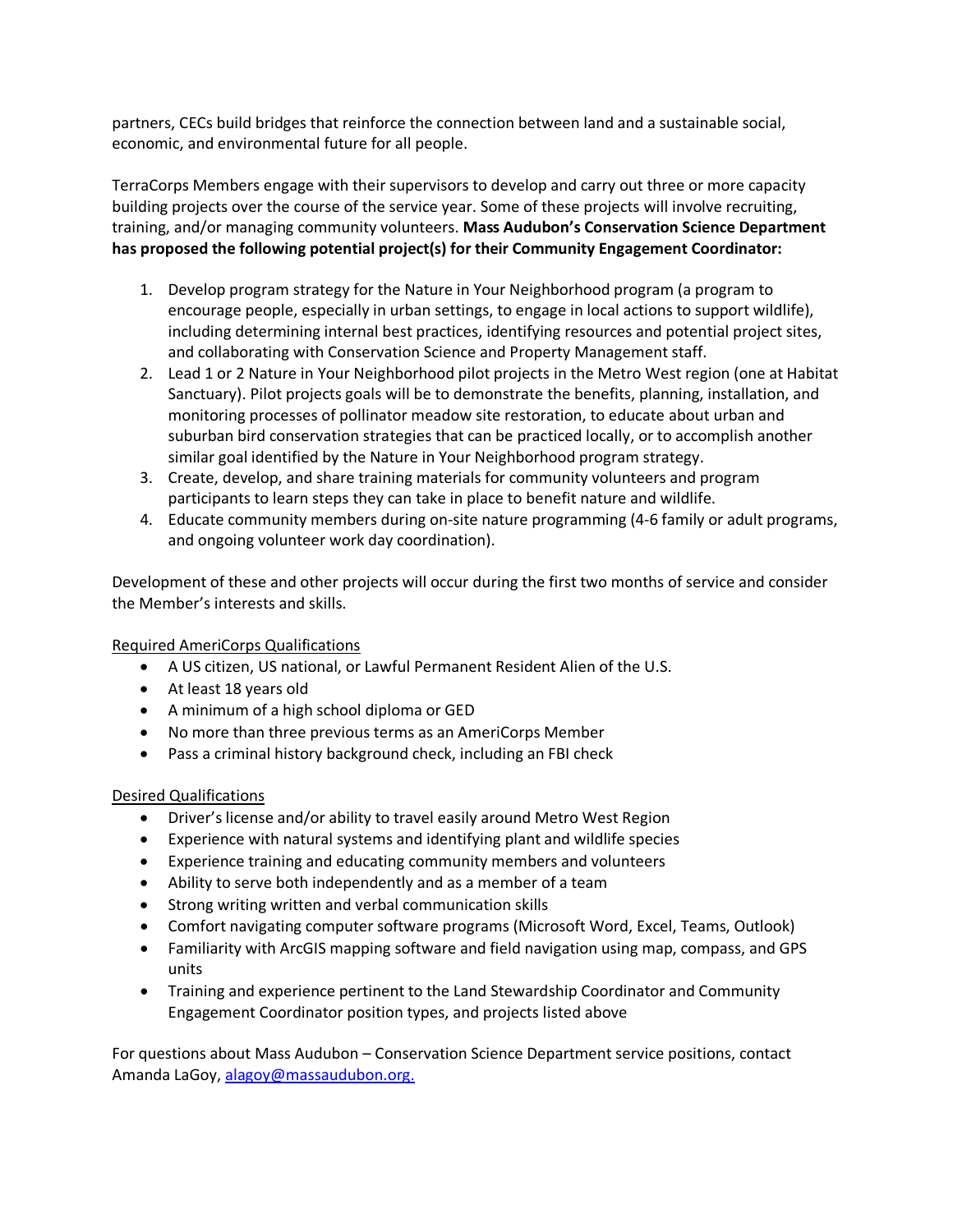### **AmeriCorps Member Eligibility Requirements**

All Members are expected to serve full-time, commit to serve for the entire 11-month term, and complete at least 1,700 hours of service, including time spent in trainings and several service days with the full TerraCorps cohort. Weekly service averages 38 hours and commonly includes some night and/or weekend activities.

AmeriCorps programs provide equal opportunities. TerraCorps will recruit and select persons in all positions to ensure a diverse and inclusive climate without regard to race, religion, sex, sexual orientation, age, veteran status, color, political affiliation, creed, national origin, marital status, or any other status as protected by federal, state, and local laws. We encourage applications from individuals with disabilities and will provide reasonable accommodations for interviews and service upon request.

### **Member Compensation and Benefits**

- TerraCorps Members will receive a living allowance of up to \$18,500 (pre-tax) over the 11 month term of service, which is \$740 (pre-tax) per 25 biweekly pay periods.
- TerraCorps assists Members in obtaining health insurance coverage. Reimbursement of costs may be available.
- Childcare assistance may be provided in cases of financial need.
- Upon successful completion of a term of service, AmeriCorps Members receive a taxable \$6,495 education award that can be used for future education or to pay off existing school loans. See <https://americorps.gov/members-volunteers/segal-americorps-education-award> for info and restrictions.
- TerraCorps Members are eligible for forbearance of most federally-guaranteed student loans, as well as payment of interest accrued during service.
- TerraCorps Members will receive mentorship, training, and career development opportunities while serving directly with community-based nonprofits.
- TerraCorps Members experience the personal rewards of national service and community engagement.

**Note:** TerraCorps Members are responsible for their own housing and must have access to reliable transportation.

# **How to Apply**

To apply for this position and to learn more about other TerraCorps service Member opportunities, please visit the following page on the TerraCorps website at [https://terracorps.org/member-position](https://terracorps.org/member-position-listing/)[listing/.](https://terracorps.org/member-position-listing/)

**Note:** A complete Member application includes a resume and two professional or academic references that you will upload as part of your application.

Member applications will be collected by TerraCorps and shared with Service Sites**. Do not send applications directly to a Service Site.**